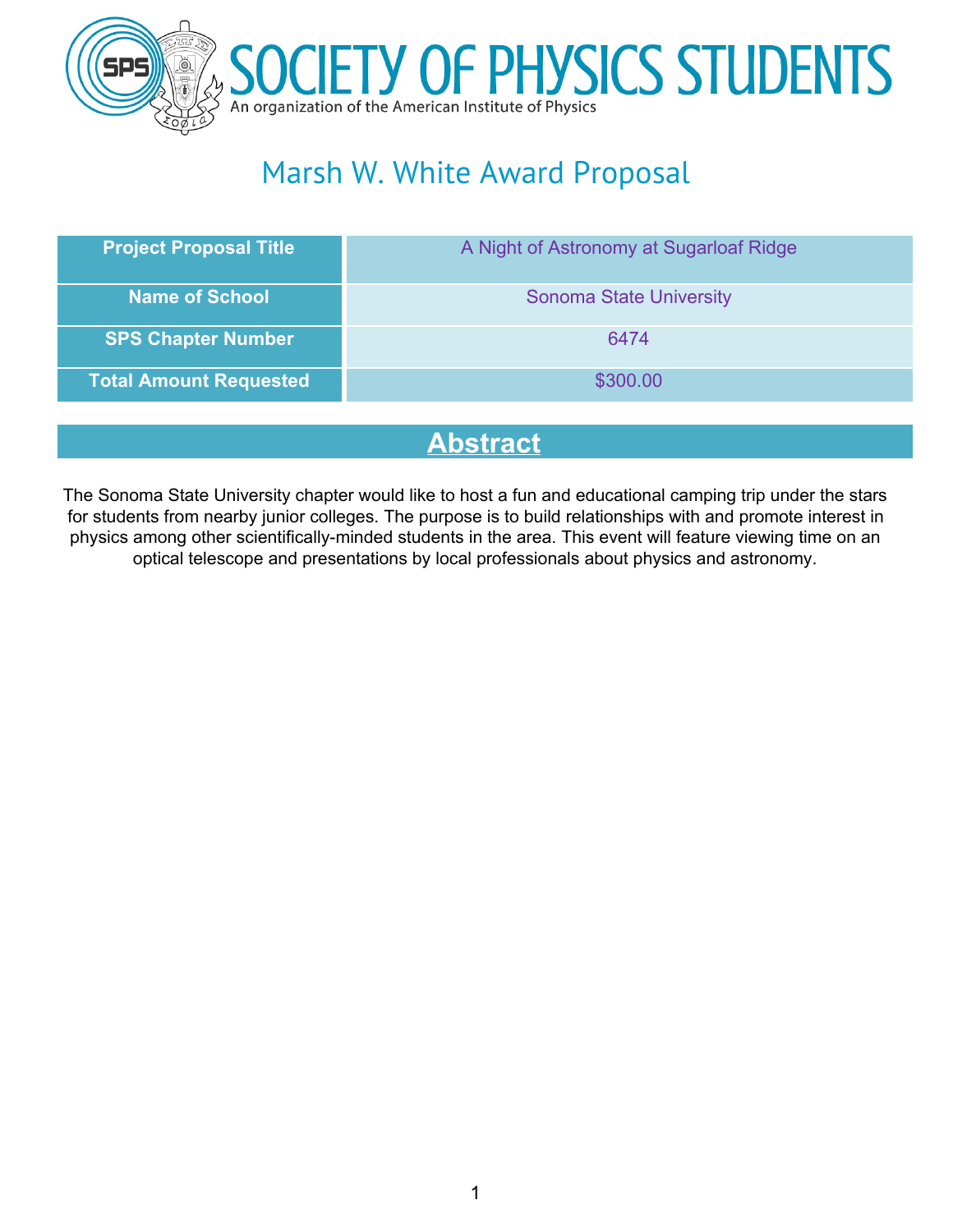

# **ETY OF PHYSICS STUDENTS** An organization of the American Institute of Physics

# **Proposal Statement**

#### **Overview of Proposed Project/Activity/Event**

- Sonoma State University's Society of Physics Students propose to host a group of local junior college students on an educational camping trip to the Sugarloaf Ridge State Park campsite and observatory to encourage interest in pursuing careers in the physical sciences
- We plan to feature one or more speakers discuss their own research and/or interesting topics in physics and astronomy in a casual and welcoming environment.
- SSU SPS members will provide transportation to the campground for those students who require it and will provide complimentary meals during the trip. Our goal is to offer an easy weekend getaway, not "another school project" to the junior college students.
- We expect up to 30 students from the Santa Rosa Junior College and other nearby junior colleges to participate in this event. Additionally, 10-20 physics students from Sonoma State University will attend and help organize the event.
- Our idea is inspired by the Sonoma State University math club, who hold an annual trip to Sugarloaf Ridge S.P. with presentations about local mathematicians' research and job experiences.

#### **How Proposed Activity Promotes Interest in Physics**

This project will help promote interest in physics by exposing junior college students to the strong sense of community in our own department and by presenting important contemporary research in a casual environment. We hope to demonstrate that mutual interest in physics can engender strong personal connections leading to fruitful scientific collaboration as well as personal fulfillment. Our goals are to host a fun and educational event that will create bonds between like-minded people in our community, promote vigorous and enthusiastic conversations about physics between undergraduates, and generally illuminate the "fun side" of a career in physics.

#### **Plan for Carrying Out Proposed Project/Activity/Event**

- Monthly planning meetings will be held between October 2014 and April 2015. Dr. Hongtao Shi will advise club members and ensure progress is being made.
- SPS members will visit physics and astronomy classes at nearby junior colleges and universities to promote the event. Students will be encouraged to join a mailing list and flyers will be posted.
- Wes Watson will organize monthly planning meetings. Aman Gill and Stephanie Church will reach out to potential speakers. Anna McCowan will develop a budget and manage the campsite reservation. Demitri Call and Aaron Owen will plan, purchase, and cook meals for the trip. These and other SPS members will provide transportation for students from other colleges.
- Aaron Owen, Aman Gill, and Stephanie Church have experience as docents at the SSU observatory. Aman Gill assists Dr. Scott Severson in planning the "What Physicists Do" lecture series at SSU, which features talks by professionals from all branches of physics about their research and careers.